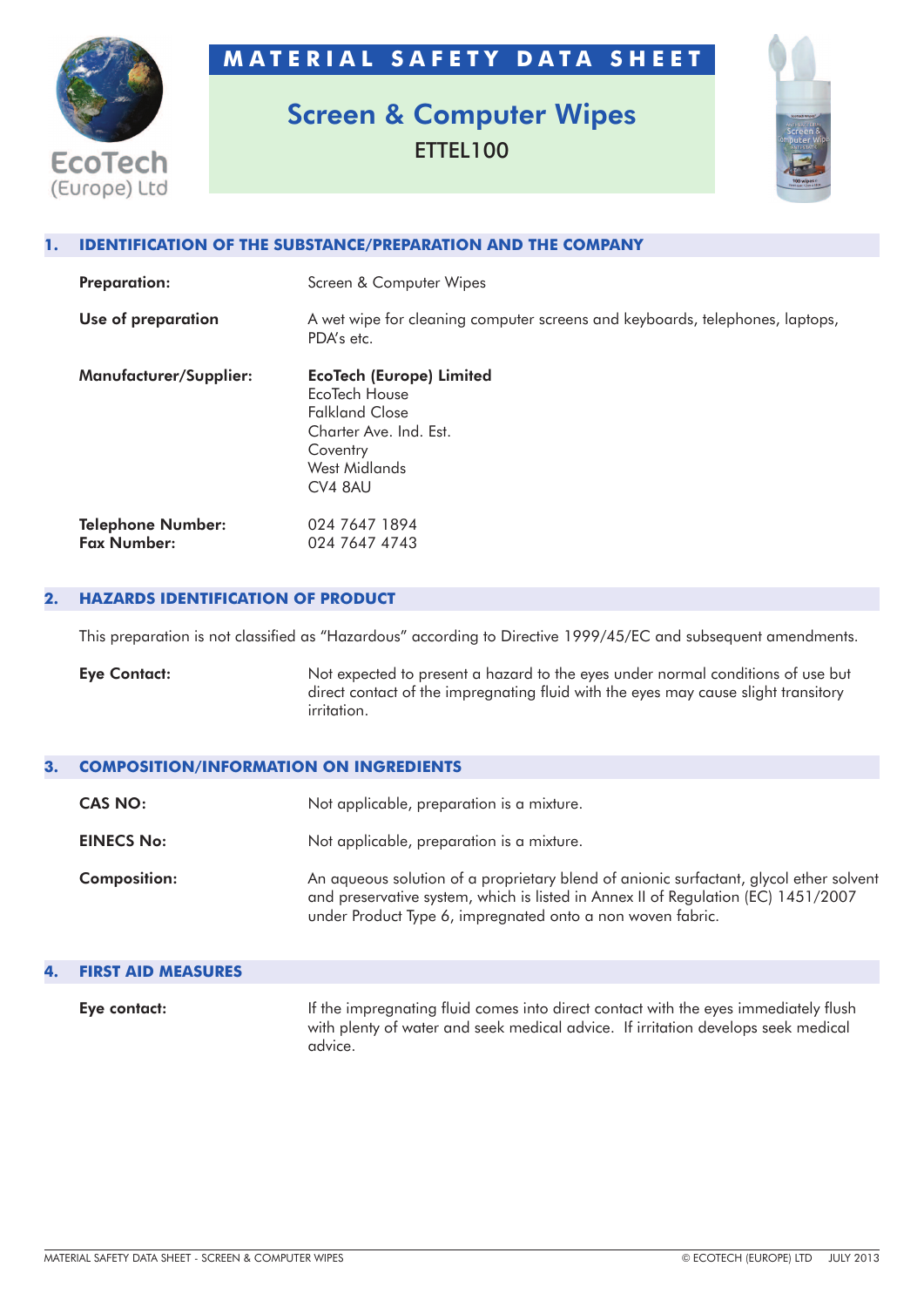#### **5. FIRE FIGHTING MEASURES**

**Suitable extinguishing media:** Water spray, foam, carbon dioxide and dry powder.

**Extinguishing media which must NOT be used:** Water Jet

Standard protective equipment should be worn by fire-fighters.

In the event of a large fire toxic fumes containing oxides of carbon may be formed, which would necessitate the use of a self-contained breathing apparatus.

#### **6. ACCIDENTAL RELEASE MEASURES/DISPOSAL CONSIDERATIONS**

| <b>Personal precautions:</b>    | Avoid contact of the impregnating fluid with the eyes.                                                                                 |
|---------------------------------|----------------------------------------------------------------------------------------------------------------------------------------|
| <b>Methods for cleaning-up:</b> | Absorb any impregnating fluid onto a suitable inert material and collect<br>mechanically with spilled product for subsequent disposal. |

| 7. | <b>HANDLING AND STORAGE</b> |                                                                                            |
|----|-----------------------------|--------------------------------------------------------------------------------------------|
|    | Handling:                   | No special measures required but avoid contact of the impregnating fluid with<br>the eyes. |
|    | Storage:                    | Store under normal warehouse conditions.                                                   |

#### **8. EXPOSURE CONTROLS/PERSONAL PROTECTION**

| <b>Exposure controls:</b>   | No assigned values for the ingredients of this preparation. |
|-----------------------------|-------------------------------------------------------------|
| <b>Personal protection:</b> | None required under the normal conditions of use.           |

#### **9. PHYSICAL AND CHEMICAL PROPERTIES**

| <b>Appearance:</b>                             | White non woven fabric impregnated with a colourless solution. |
|------------------------------------------------|----------------------------------------------------------------|
| Odour:                                         | Mild                                                           |
| Ph of impregnating fluid:                      | CA 7.0                                                         |
| Boiling point of impregnating fluid: ca 100 °C |                                                                |
| Flash point of impregnating fluid:             | ca $100\,^{\circ}$ C                                           |
| <b>Flammability:</b>                           | Non flammable.                                                 |
| Solubility:                                    | Impregnating fluid completely miscible with water.             |

#### **10. STABILITY AND REACTIVITY**

This preparation is stable under normal conditions of storage/use and no chemical incompatibility is known.

#### **11. TOXICOLOGICAL INFORMATION**

Based on the ingredients present and their concentrations this preparation is, according to the conventional method of Directive 1999/45EC and subsequent amendments, classified as not "Dangerous" according to health criteria.